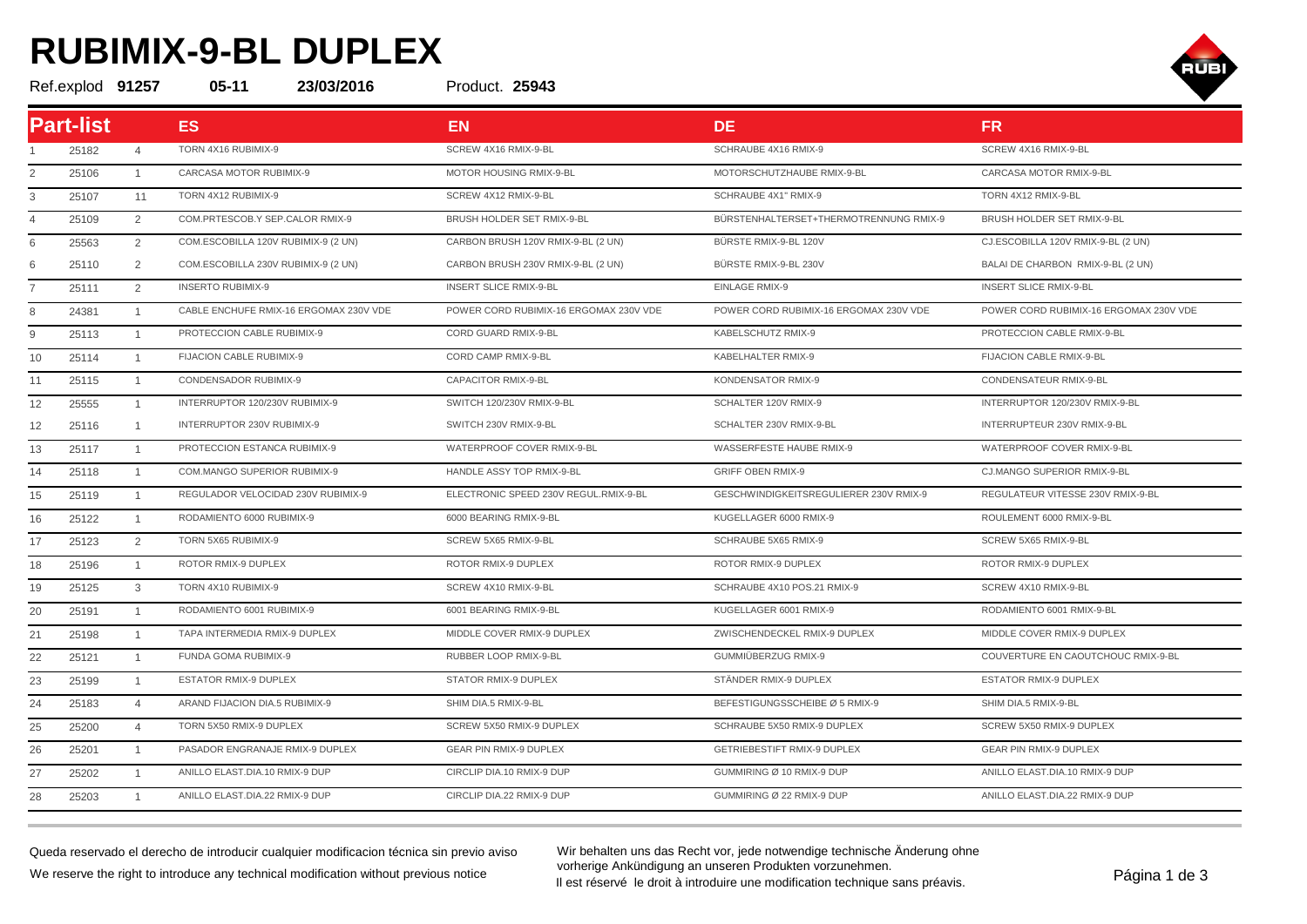## **RUBIMIX-9-BL DUPLEX**



| Ref.explod 91257 |       |                | $05 - 11$<br>23/03/2016             | Product. 25943                 |                                 |                                 |
|------------------|-------|----------------|-------------------------------------|--------------------------------|---------------------------------|---------------------------------|
| 29               | 25204 | $\overline{1}$ | ENGRANAJE INTERMEDIO RMIX-9 DUP     | MIDDLE GEAR RMIX-9 DUP         | MITTLERES ZAHNRAD RMIX-9 DUP    | ENGRANAJE INTERMEDIO RMIX-9 DUP |
| 30               | 25205 | $\overline{1}$ | RODAMIENTO 608 RMIX-9 DUP           | 608 BEARING RMIX-9 DUP         | KUGELLAGER 608 RMIX-9 DUP       | RODAMIENTO 608 RMIX-9 DUP       |
| 31               | 25203 | $\overline{1}$ | ANILLO ELAST.DIA.22 RMIX-9 DUP      | CIRCLIP DIA.22 RMIX-9 DUP      | GUMMIRING Ø 22 RMIX-9 DUP       | ANILLO ELAST.DIA.22 RMIX-9 DUP  |
| 32               | 25202 | $\overline{1}$ | ANILLO ELAST.DIA.10 RMIX-9 DUP      | CIRCLIP DIA.10 RMIX-9 DUP      | GUMMIRING Ø 10 RMIX-9 DUP       | ANILLO ELAST.DIA.10 RMIX-9 DUP  |
| 33               | 25182 | 14             | TORN 4X16 RUBIMIX-9                 | SCREW 4X16 RMIX-9-BL           | SCHRAUBE 4X16 RMIX-9            | SCREW 4X16 RMIX-9-BL            |
| 34               | 25185 | $\overline{1}$ | COM.MANGO INFERIOR RUBIMIX-9        | HANDLE ASSY BOTTOM RMIX-9-BL   | <b>GRIFF UNTEN RMIX-9</b>       | CJ.MANGO INFERIOR RMIX-9-BL     |
| 35               | 25209 | $\overline{1}$ | SALIDA AIRE RMIX-9 DUP              | AIR OUTLET RMIX-9 DUP          | LUFTAUSGANG RMIX-9 DUP          | AIR OUTLET RMIX-9 DUP           |
| 36               | 25210 | 2              | RODAMIENTO 607 RMIX-9               | 607 BEARING RMIX-9             | KUGELLAGER 698 P.36 RMIX-9 DUP  | ROULEMENT 607 RMIX-9            |
| 37               | 25202 | $\overline{1}$ | ANILLO ELAST.DIA.10 RMIX-9 DUP      | CIRCLIP DIA.10 RMIX-9 DUP      | GUMMIRING Ø 10 RMIX-9 DUP       | ANILLO ELAST.DIA.10 RMIX-9 DUP  |
| 38               | 25212 | $\overline{1}$ | ENGRANAJE DERECHO RMIX-9 DUP        | RIGHT GEAR CLASS II RMIX-9 DUP | ZAHNRAD RECHTS KL.II RMIX-9 DUP | RIGHT GEAR CLASS II RMIX-9 DUP  |
| 39               | 25213 | 2              | ANILLO ELAST.DIA.16 RMIX-9 DUP      | CIRCLIP DIA.16 RMIX-9 DUP      | GUMMIRING Ø 16 RMIX-9 DUP       | ANILLO ELAST.DIA.16 RMIX-9 DUP  |
| 40               | 25214 | 2              | LLAVE ABRAZADERA RMIX-9 DUP         | WOODRUFF KEY RMIX-9 DUP        | KLEMMRING RMIX-9 DUP            | LLAVE ABRAZADERA RMIX-9 DUP     |
| 41               | 25215 | 2              | ENGRANAJE GRANDE RMIX-9 DUP         | BIG GEAR RMIX-9 DUP            | GROSSES ZAHNRAD RMIX-9 DUP      | ENGRANAJE GRANDE RMIX-9 DUP     |
| 42               | 25216 | 2              | SET ENGRANAJES DERECHO RMIX-9 DUP   | RIGHT GEAR SHAFT RMIX-9 DUP    | ZAHNRADSET RECHTS RMIX-9 DUP    | RIGHT GEAR SHAFT RMIX-9 DUP     |
| 43               | 25217 | $\overline{1}$ | CAJA ENGRANAJES RMIX-9 DUP          | GEAR BOX HOUSING RMIX-9 DUP    | GETRIEBEBOX RMIX-9 DUP          | GEAR BOX HOUSING RMIX-9 DUP     |
| 44               | 25208 | 2              | RODAMIENTO 6002 RMIX-9 DUP          | 6002 BEARING RMIX-9 DUP        | KUGELLAGER 6002 RMIX-9 DUP      | 6002 BEARING RMIX-9 DUP         |
| 45               | 25173 | 2              | RODAMIENTO 6004 RUBIMIX-9           | 6004 BEARING RMIX-9-BL         | KUGELLAGER 6004 RMIX-9          | RODAMIENTO 6004 RMIX-9-BL       |
| 46               | 25211 | 2              | PLACA DESCONEXION RMIX-9 DUP        | BAFFLE PLATE RMIX-9 DUP        | ABSCHALTPLATTE RMIX-9 DUP       | BAFFLE PLATE RMIX-9 DUP         |
| 47               | 25171 | 2              | ANILLO ELASTICO DIA.42 RUBIMIX-9    | CIRCLIP DIA.42 RMIX-9-BL       | SPANNRING Ø 42 RMIX-9           | CIRCLIP DIA.42 RMIX-9-BL        |
| 48               | 25206 | 2              | PASADOR RMIX-9 DUPLEX               | PIN RMIX-9 DUPLEX              | STIFT RMIX-9 DUPLEX             | PIN RMIX-9 DUPLEX               |
| 49               | 25207 | 2              | COM.EJE RMIX-9 DUPLEX               | SHAFT SET RMIX-9 DUP           | ACHSE RMIX-9 DUP                | SHAFT SET RMIX-9 DUP            |
| 50               | 25517 | $\overline{1}$ | JUEGO ROSCAS VARIL.RMIX-9 DUP       | MIXER SUPPORT SET RMIX-9 DUP   | WENDELSTAB SET RMIX-9 DUP       | MIXER SUPPORT SET RMIX-9 DUP    |
| 51               | 25545 | $\overline{1}$ | ANILLO ELAST.DIA.9 RMIX-9 DUP       | CIRCLIP DIA.9 RMIX-9 DUP       | GUMMIRING Ø 9 RMIX-9 DUP        | CIRCLIP DIA.9 RMIX-9 DUP        |
| 52               | 25546 | $\overline{1}$ | ENGRANAJE IZQUIERDO RMIX-9 DUP      | LEFT GEAR CLASS II RMIX-9 DUP  | ZAHNRAD LINKS RMIX-9 DUP        | LEFT GEAR CLASS II RMIX-9 DUP   |
| 53               | 25547 | $\overline{1}$ | SET ENGRANAJES IZQUIERDO RMIX-9 DUP | LEFT GEAR SHAFT RMIX-9 DUP     | ZAHNRADSET LINKS RMIX-9 DUP     | LEFT GEAR SHAFT RMIX-9 DUP      |

Wir behalten uns das Recht vor, jede notwendige technische Änderung ohne vorherige Ankündigung an unseren Produkten vorzunehmen. vornerige Ankundigung an unseren Produkten vorzunenmen.<br>Il est réservé le droit à introduire une modification technique sans préavis.